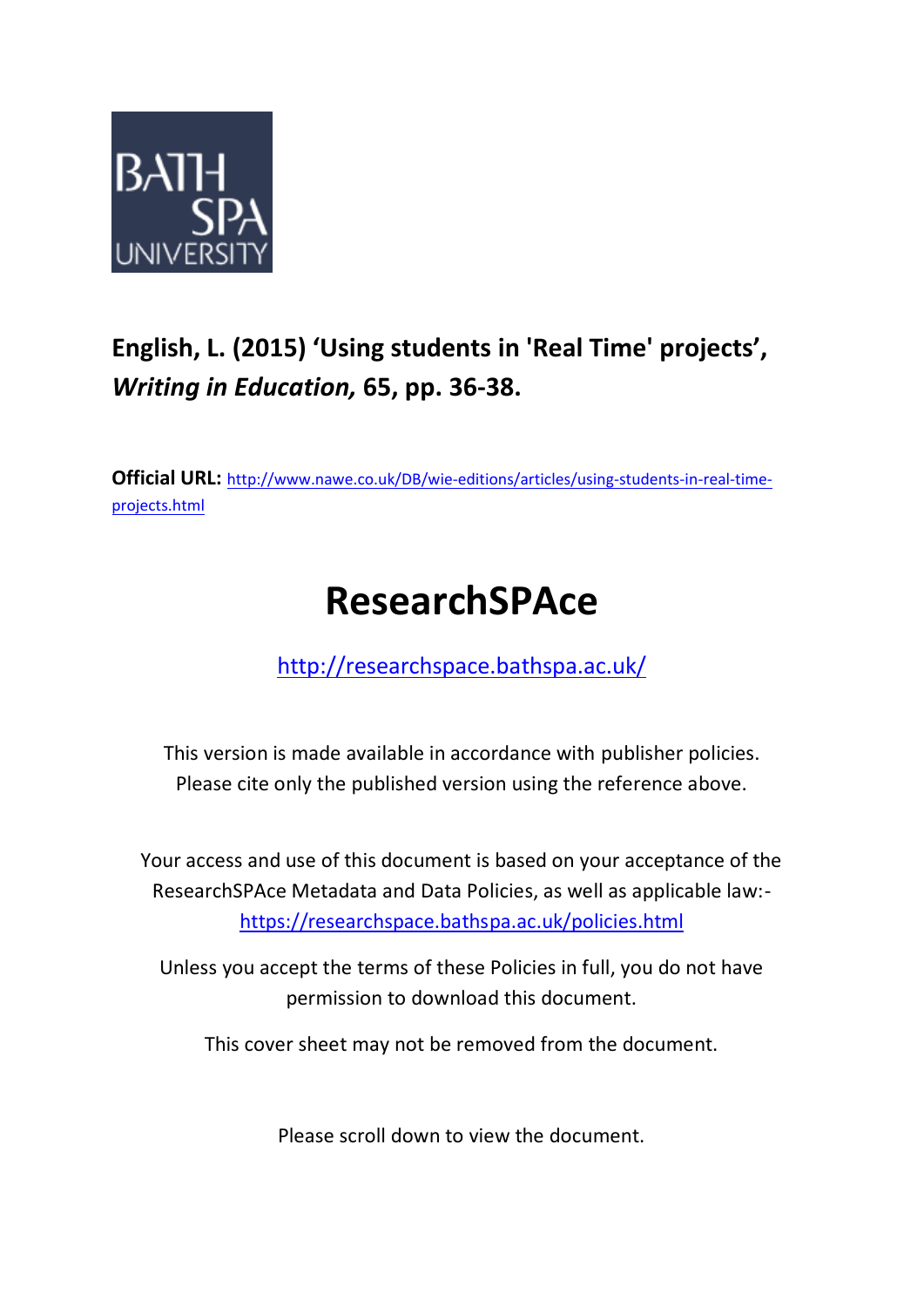#### USING STUDENTS IN 'REAL TIME PROJECTS'

How can we teach our students the essential skills needed to find employment in the competitive arena of creative arts? In this article Lucy English, Reader in Creative Writing at Bath Spa University shows how she has involved her students in 'real world' projects and how these projects have been part of the assessment process. The students in Creative Writing at Bath Spa University enjoy one of the UK's most forward thinking Creative Writing departments. Third year students are encouraged to develop and create individual projects which take them outside of the classroom and into the 'real world'. These projects are often collaborative, innovative and far reaching in terms of the students' creative development and employability. During 2013-4 Lucy English involved three third year Creative Writing students in the writing and production of a new piece of spoken word theatre, *Count Me In.*

### **What is** *Count Me In?*

Following our touring spoken word show *Flash* in 2010-11, The South West Collective; Sara-Jane Arbury, Glenn Carmichael and Lucy English created a new spoken word show, *Count Me In*, on the theme of 'Numbers'. It is a participatory, performance poetry production set in a Bingo Hall, which contains multi-media elements such as film, audio installations and promenade choreography. Community-based workshops are an integral part of *Count Me In* where members of a community have the opportunity to create and perform a section of the show.

*Count Me In* combines storytelling, lyrical poetry, film and sound to explore the role of numbers in modern lives. The show is light-hearted and playful, but it also explores the inner lives of its characters and reveals their hidden anxieties and fears through the numbers called in the Bingo game. The show encourages members of the audience to evaluate their own attitudes towards the essential numbers in their lives and to celebrate the complexity of this relationship.

*Count Me In* was created and written by the three artists, Sara-Jane, Glenn and Lucy. However, *Count Me In* also invited the public to be actively involved in its construction and production. In each venue, we ran creative writing workshops where participants explored the central theme of 'Numbers' and used this material to devise a segment of an evening performance of the show. They were encouraged to perform their work themselves. The production therefore constantly changed and evolved at every venue with new material being written and staged. *Count Me In* was collaborative in nature, with local people having the opportunity to take part in spoken word theatre, as well as the experience of writing for performance. All material written the workshops was displayed on our website as well as other poems written by audience members. *Count Me In* was awarded a Strategic Touring Funding Grant by the Arts Council.

*Count Me In* was confirmed in fourteen venues in the South West and South of the UK from 2013-4. The final performances were in February/ March 2015: A community group and two residential homes for the elderly in Bath and North East Somerset , and Burdall's Yard, Bath.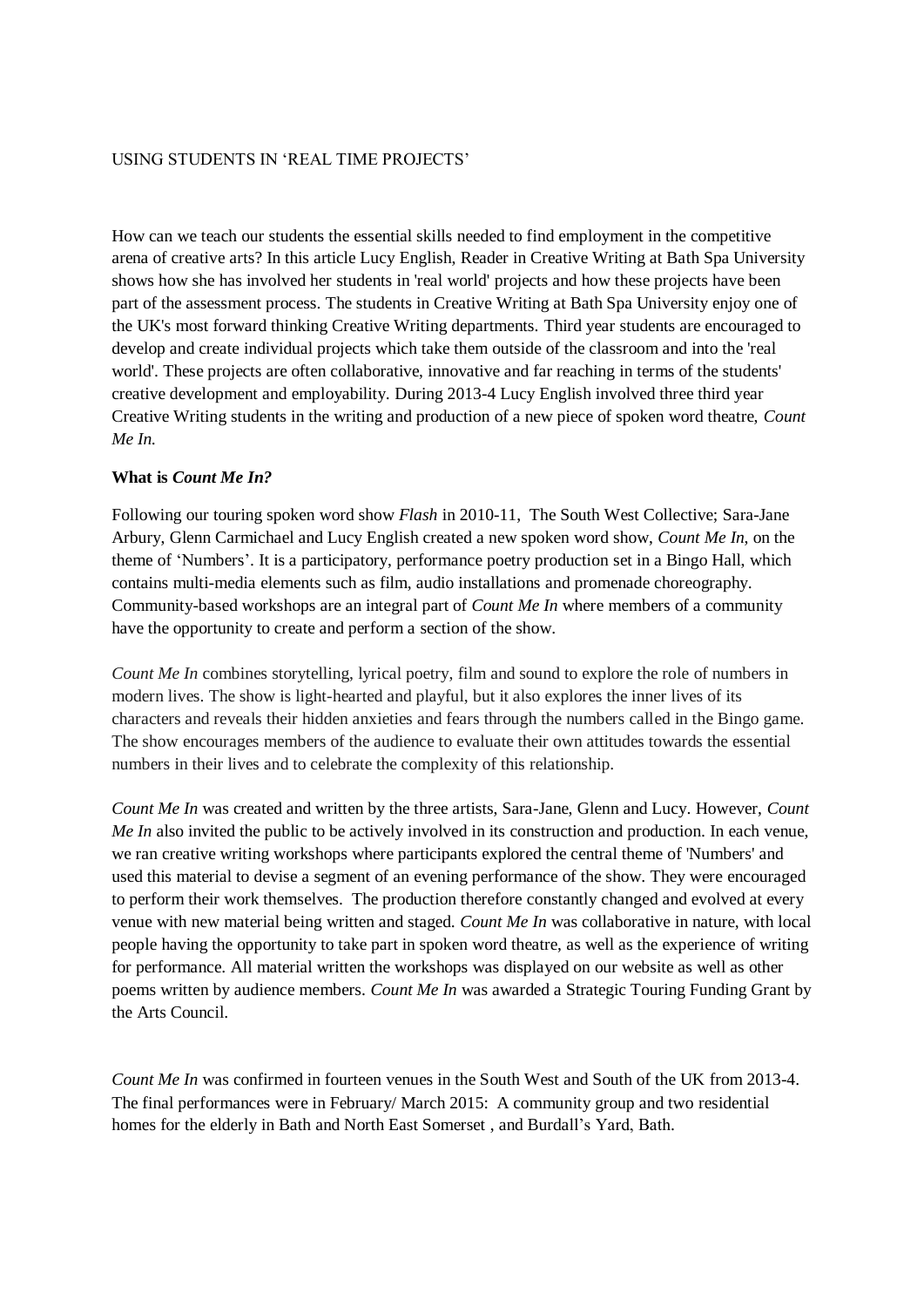The collaborative ethos of the project was augmented by our relationship with Bath Spa University who provided three third year students as project workers. Two creative writing students assisted in the creation of the show and the delivery of the workshops, and a publishing student managed the online presence and publicity. Their experiences were written up as their third year dissertations, which were mentored and marked by Bath Spa staff. We recognize that the transfer of specialist knowledge is essential to developing young people's involvement in the arts, and spoken word in particular. *Count Me In* developed their employability skills in the arts sector, and the creation and sustaining of future arts events by and for young people.

*Count Me In* was aimed at communities with little or no arts engagement and little experience of spoken word. By March 2015 we will have played at eighteen venues and run 25 workshops. The details of all tour dates are on our website. http://swcollective.co.uk/

#### **How we did it.**

We invited students to apply for the position of project workers in May 2013. We clearly stated what their involvement would be and how they could use their experiences in their final year projects. After interviews three students were selected. Two creative writing students and one publishing student. Morgan wanted to develop his performance skills and confidence in running workshops. Greg wanted to learn more about delivering creative writing workhops in the community and Hannah wanted a social media project for her final year portfolio. Greg was going to use his experience as an independent project, Morgan would use the content for his other third year modules and Hannah would use her material in her final publishing portfolio.

We started writing the show in the show in the summer of 2013. By September we had a rough draft. We invited all the students to our early rehearsals and asked for their feedback and comments. Our two creative writing students, Morgan and Greg, wrote poems for the show and after discussion we decided that they would perform this as a two voice poem based on the number 16. The topic was teenage bullying.

We ran a scratch performance at Burdall's Yard in Oct 2013 and all the students were involved in the delivery of the workshops and/or the performance. The audience was largely other students. After the show we held an open discussion with the audience on what had worked and what hadn't. In light of this we altered the sequence of events and made the ending stronger. We also decided to appoint a director to improve the choreography.

The development of social media networking was essential element of *Count Me In.* Assisted by the third year publishing student we set up a website, Tumblr blog, Facebook page and Twitter accounts to chart the progress of the project. These social media sites were to be vital hubs in which to exchange information, add photographs and other film content, establish links and contacts and form a network of spoken word activists in rural, outlying and 'hard to reach' areas and communities.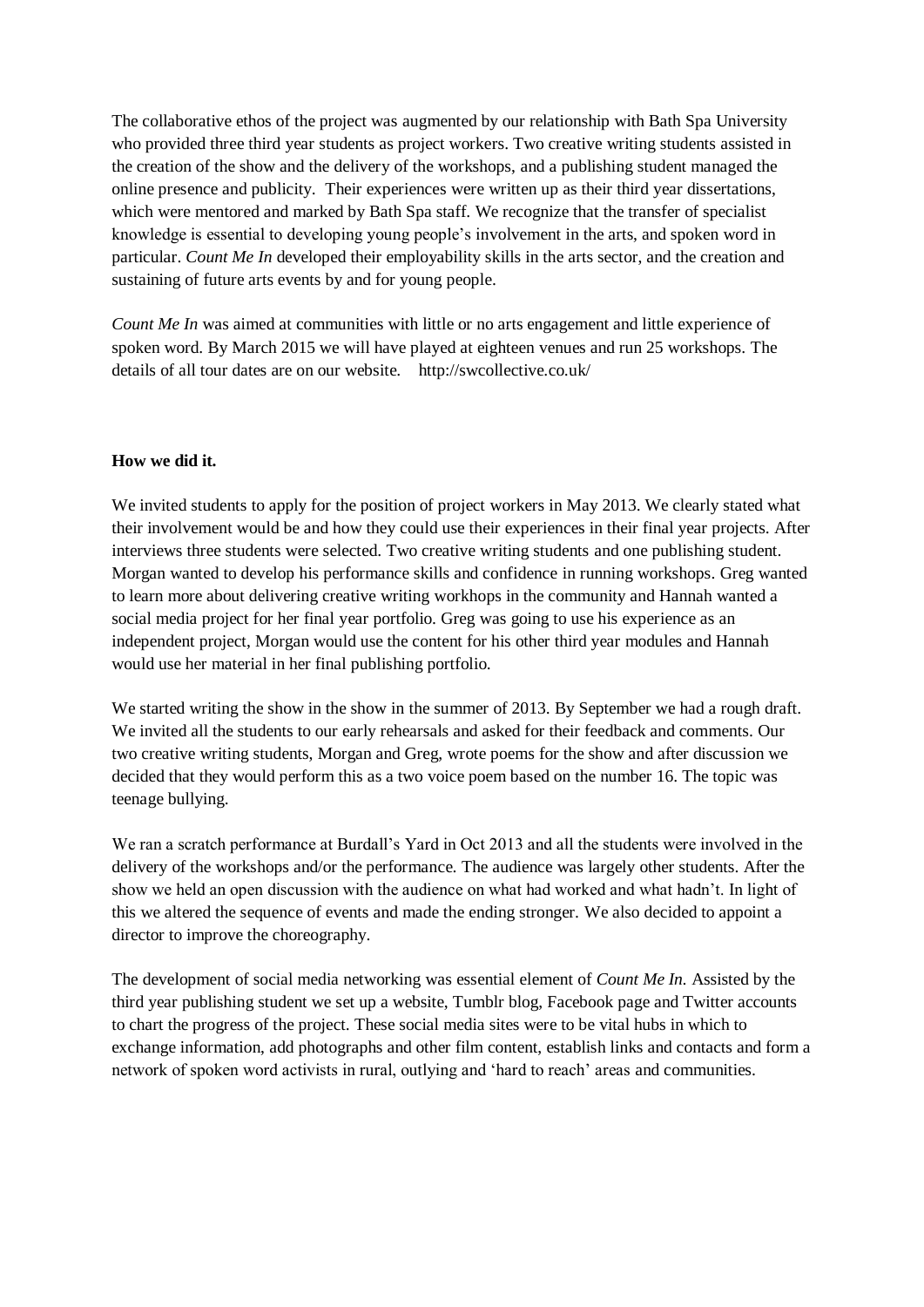#### **The challenges.**

Our first challenge was the time scale of the project. After Burdall's Yard our next performance was in March 2014. Although we invited all the students to our rehearsals and meetings it was a long time for them to still feel engaged. Our discussions about what venues we should contact and how we should do this were not topics they could easily engage with. It was a difficult show to pitch and many small venues did not have the resources to put on this production. For the students their main time of engagement would be from March to May but by the time we had secured performances and workshops we found that they could not commit to these dates. Morgan and Hannah came with us to St. Ives. Greg performed at Bristol, Cheltenham and South Gloucestershire libraries, where he assisted in one workshop, and Morgan also came to Cheltenham and Plymouth. Hannah attended the Bristol production and the South Gloucestershire libraries.

Our second challenge was the nature of the show itself. *Count Me In* was not playing at glamorous venues. Many of our workshop audiences were those with mental health issues, the elderly and those who experience exclusion. This was an eye opener for our students and we perhaps do not always realise how privileged our students are. Although both Greg and Morgan had indentified a desire to assist in community creative writing the reality was more difficult than they had imaged. They were used to lively student creative writing workshops and a good level of literacy. We were aware of the gap between their expectations and reality so before each workshop we briefed them as to what to expect and after each one we listened to their comments and experiences. This was more difficult for Greg than Morgan and by May Greg had only helped run one workshop.

The third challenge was that our target users were not proficient in social media neither were many of our venues. This meant that Hannah's role as our social media manager was limited. She also did not know which other organisations or individuals to link with. We gave her as much assistance as possible but the full use of our social media was not really utilized. However, Hannah did layout several of the poems submitted by our audience members and she filmed audience responses to the show after St. Ives. These films were displayed on our website.

Our fourth challenge was the pressure of other student deadlines. By May all our students were straining under their final deadlines and it was difficult for them to attend either the performances or the workshops.

#### **Summary.**

We decided to treat our students as full members of the team rather than unpaid volunteers and involved them in discussions and decision making even though this was difficult for them. We enjoyed their input and company. They all behaved professionally and upped their game when it was required of them.

All our students had an insight into the real working life of a creative project and how such projects can be messy, chaotic and constantly evolving. Our tour dates changed constantly as venues deliberated whether or not to run the show. Three performances were cancelled due to low numbers. The students learned that even with a substantial Arts Council Grant booking and delivering a creative project is hard work.